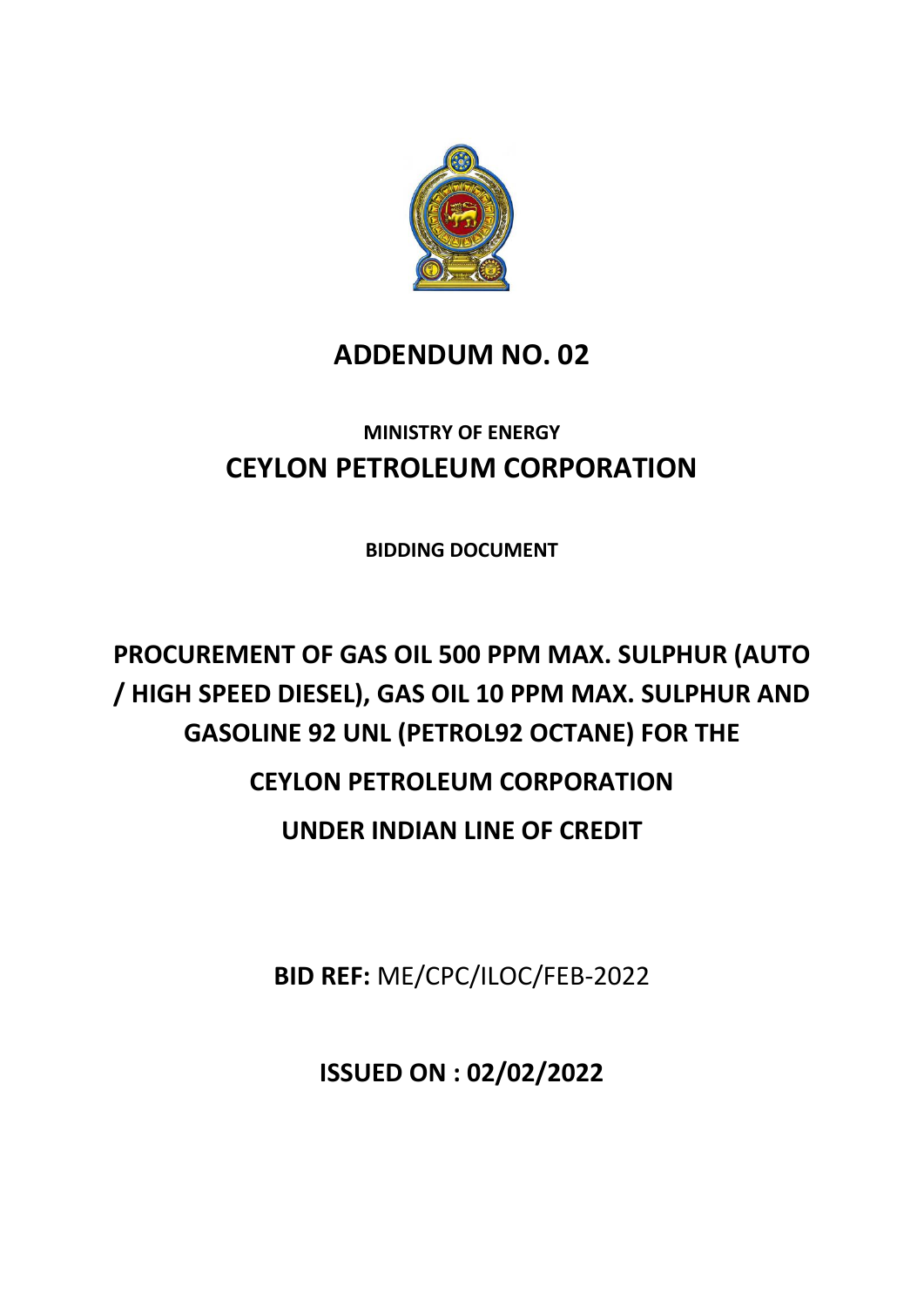# **IMPORTANT**

# **Bidders are hereby informed that the following amendments in adddtion to the Addendum No. 01 are made to the bidding document which was already published by CPC on 02nd February 2022.**

# **Amendment No. 1 :**

- 1. Secretary, Ministry of Energy Sri Lanka appeared in the clause ITB 1.1 and ITB 20.1 under the Section II. Bidding Data Sheet (BDS) and CC 1.1(h) under the Section VII. Contract Data should be replaced with "CPC"
- 2. Wherever appearing "CEYPETCO" and "CEYLON PETROLEUM CORPORATION" should be replaced with "CEYLON PETROLEUM CORPORATION (CPC)" excluding Emails and Web link.

#### **Amendment No. 2 :**

The clause 13.3 in page No. 126 under the Draft Contract Agreement should be ammened and replaced as follows

#### **"The place of arbitration shall be Singapore"**

#### **Amendment No. 3 :**

The word **"Supplier"** appeared in the clause CC 32 under Contact data in the page 94 and the clause 23 under Draft Contract Agreement in the page 137 should be replaced with **"Supplier or/and Buyer"**.

#### **Amendment No. 4 :**

The clause 7.4 should be amened and replaced as follows. (Page 118)

The Buyer shall furnish full particulars of the respective cargo to be purchased to the Independent Inspector under advice to the Seller. The quality and quantity of the product shall be tested in accordance with good industry standards and practices and using internationally accepted sampling and analytical/testing methods stipulated in relevant specification sheet as per **Annex - 'A', Annex -'B', Annex - 'C' & Annex - 'D'.**

#### **Amendment No. 5 :**

The clause 7.10 should be amened and replaced as follows. (Page 119)

**The seller shall cause the certificate referred to in clause 7.9 signed by the independent Inspector, submitted to the buyer prior to the loading**. The Seller shall be responsible to load the cargo into the clean and dry tanks of the vessel as certified by the independent inspector.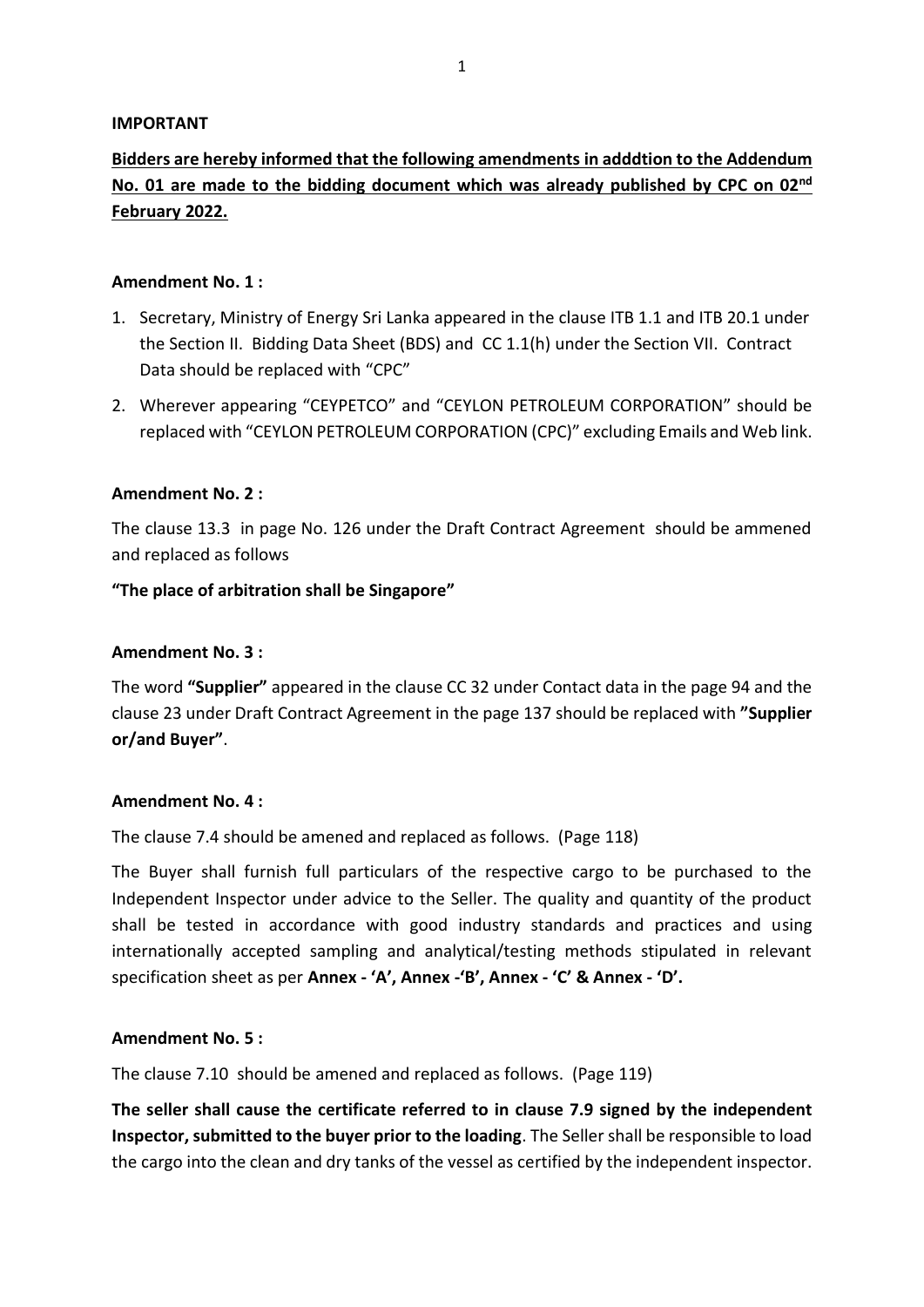### **Amendment No. 6 :**

The clause 7.11 should be amened and replaced as follows. (Page 119)

**In the event the product is loaded from different shore tanks, the seller shall cause the Independent Inspector to provide quality certificates in respect of each and every shore tanks.** 

#### **Amendment No. 7 :**

The clasue 8.6 in the bidding document is not applicable ( Page 120)

# **Amendment No. 8 :**

The clause 8.9 should be amened and replaced as follows. (Page 121)

Under no circumstance further samples shall be drawn from ship's tanks other than the samples proposed under **sub clause 8.7**. to determine the quality of cargo at discharge port. Furthermore, under no circumstances any testing results from any other laboratories other than the CPSTL laboratory shall be entertained for final determination of the quality of the subject cargo.

#### **Amendment No. 9 :**

The clause 18.4 should be amened and replaced as follows. (Page 134)

If the Seller fails to deliver any full shipment unless agreed for an alternative in writing, buyer will reserve the right to encash the Performance Security Guarantee **to recover liquidated damages refered to in clause 18.1 and 18.2 above.**

#### **Amendment No. 10 :**

The clause 19.3 should be amened and replaced as follows. (Page 135)

By buyer,If the delay exceeds six (06) days after the last date of the agreed delivery laycan without obtaining prior approval from the Buyer

#### **Amendment No. 11 :**

In the format for Performance Security Guarantee (3rd paragraph of page 144) the word "irrevocably" should be replaced with " irrevocably unconditionally".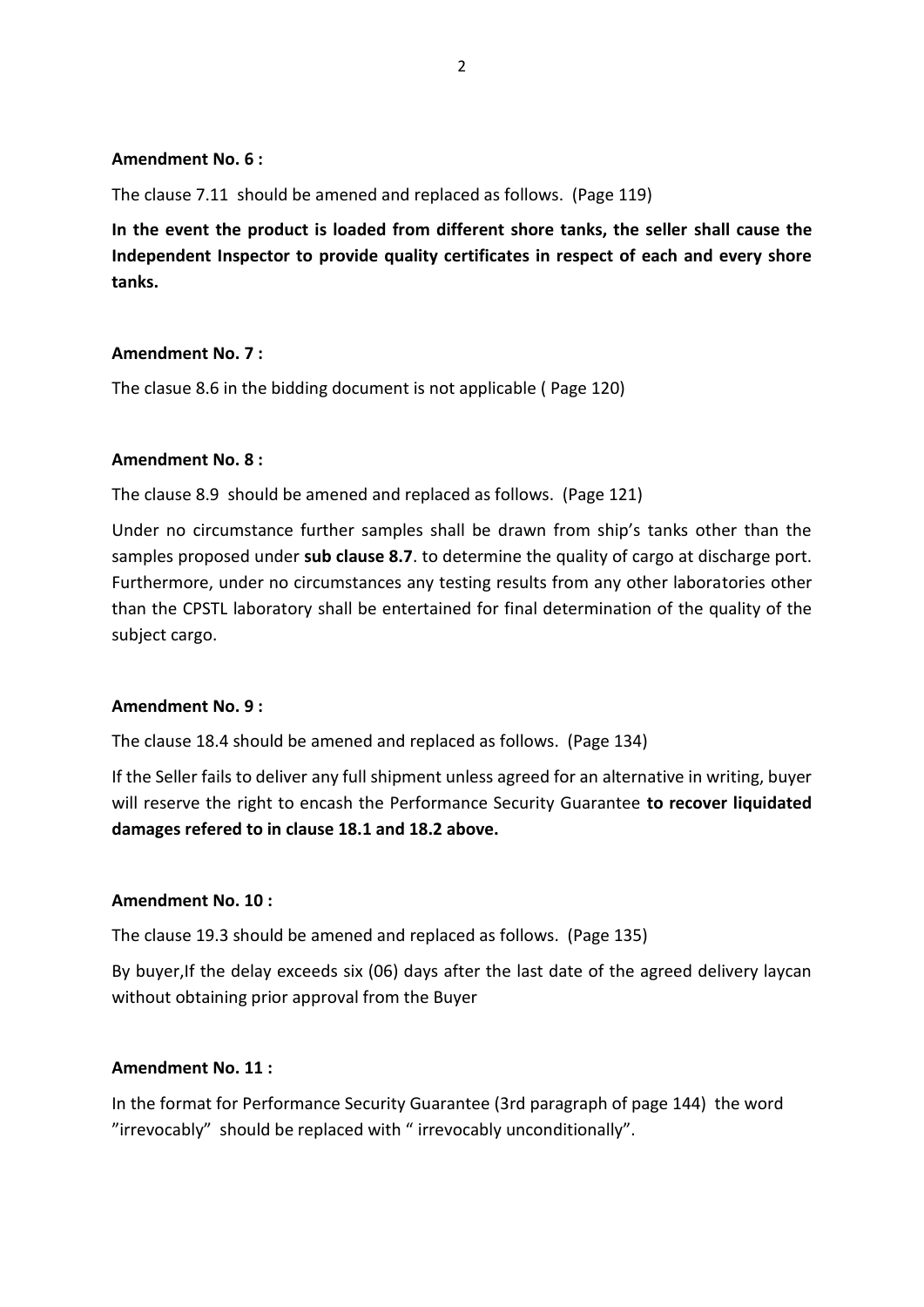# **Amendment No. 12 :**

The text "[*Insert date, thirty (30) days beyond the scheduled contract completion date]"* 

mentioned in the **Format for Performance Security Guarantee** in the page 144 should be changed and replaced as below.

**"[***Insert date, ninety (90) days beyond the scheduled contract completion date]"*

# **Amendment No. 13 :**

The below clause should be incorporated to ITB as ITB 43.3 under the Section II. Bidding Data Sheet (BDS) ( Page 35)

The successful supplier/bidder should ensure and clearly indicate in its offer that they provide a performance security guarantee upon the award. Failure to comply with this requirement shall be considered as a major deviation resulting to award being cancelled while the bid security guarantee being forfeited.

# **Amendment No. 14 :**

The item GCC 10.2 (a) under the clause 10.2 should be ammened and replaced as follows. (Page 99)

GCC 10.2 (a)—all disputes arising in connection with the present Contract shall be finally settled under the Rules of Conciliation and Arbitration of the **United Nations Commission on International Trade Law (UNCITRAL)**, by one or more arbitrators appointed in accordance with said Rules.

# **Amendment No. 15 :**

The word **"Supplier"** in the clause 30.Limitation of Liability under the Condition of Contract in the page 93-94 should be changed and replaced with **"Supplier or/and Buyer"**.

# **Amendment No. 16 :**

The clause 1.1 under Section I. Instructions to Bidders (ITB) should be amened and replaced as follows. (Page 5)

The Purchaser indicated in the Bidding Data Sheet (BDS), issues these Bidding Documents for the supply of Goods incidental thereto as specified in **Section VI**, Schedule of Requirements. The name and identification number of this procurement are specified in the BDS. The name, identification, and the number of consignments (individual contracts), if any, are provided in the BDS.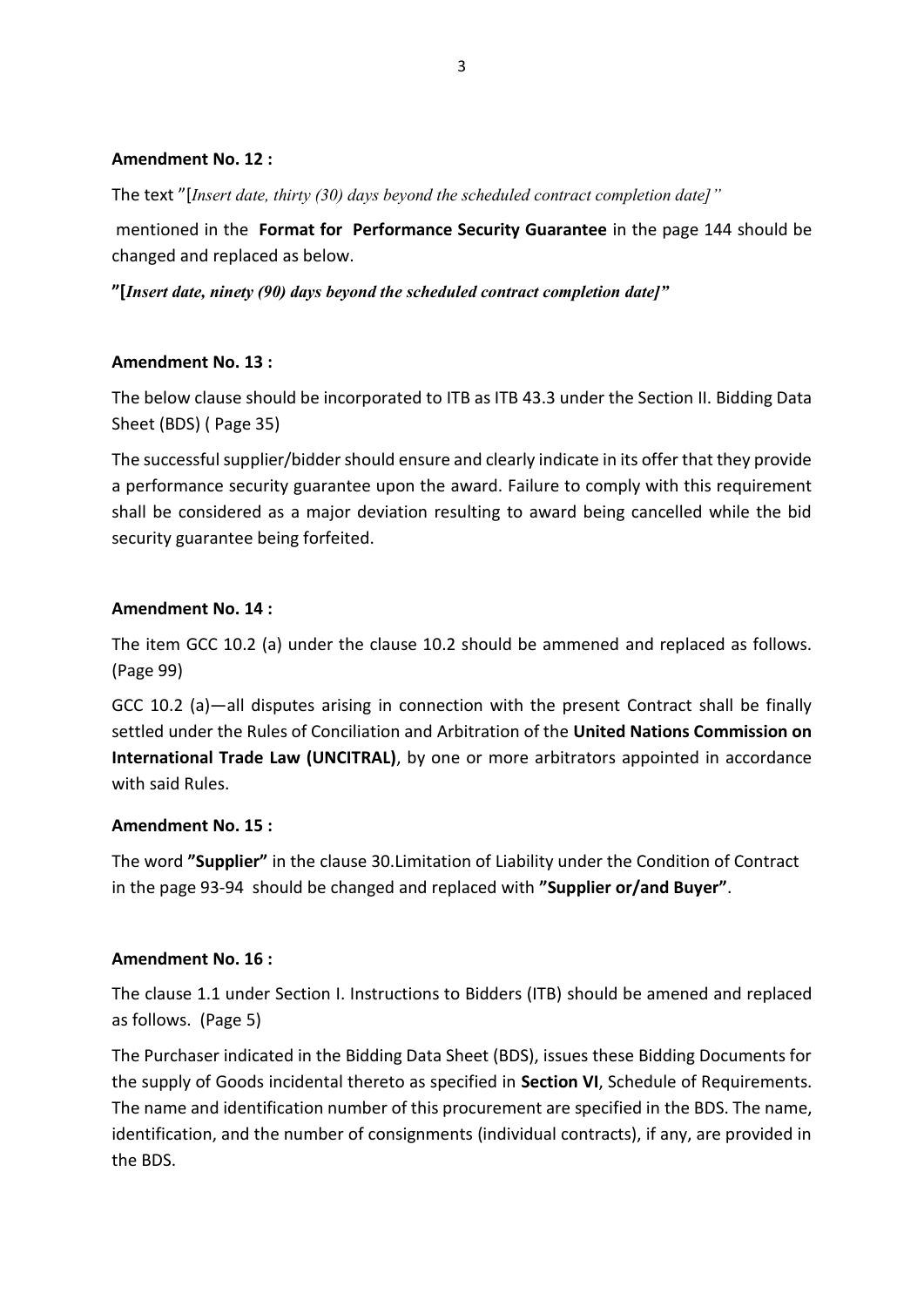### **Amendment No. 17 :**

The clause 3. 1 under Section I. Instructions to Bidders (ITB)/ General should be ameneded and replaced as follows. (Page 5)

Bidders are expected to observe highest standards of ethics in regard to prevention of corrupt and fraudulent/ prohibited practices as set forth in **National Procurement and Tender Administration Procurement Guidelines 2006**, Government of Sri Lanka and the Guidelines issued by the Government of India vide letter No. 21/3/2015-IDEAS dated December 7, 2015.

# **Amendment No. 18 :**

The clause 4.7 under Section I. Instructions to Bidders (ITB)/ General should be ameneded and replaced as follows (Page 9).

A Bidder that is under a declaration of ineligibility by the National Procurement Agency (NPA), at the date of submission of bids or at the date of contract award, shall be disqualified. The list of debarred firms is available at the website, [https://www.treasury.gov.lk/web/procurement-guidelines-and](https://www.treasury.gov.lk/web/procurement-guidelines-and-manuals/section/procurement%20manual)[manuals/section/procurement%20manual](https://www.treasury.gov.lk/web/procurement-guidelines-and-manuals/section/procurement%20manual)

# **Amendment No. 19 :**

The clasue 6.2 in the B. Contents of Bidding Documents is not applicable ( Page 10)

#### **Amendment No. 20 :**

The following clause should be incorporated to the Section II. Bidding Data Sheet (BDS) as ITB 6.3 in page 28.

"Unless obtained directly from the Purchaser, the Purchaser is not responsible for the completeness of the document, responses to requests for clarification, the Minutes of the pre-Bid meeting (if any), or Addenda to the Bidding Document in accordance with ITB 8. In case of any contradiction, documents obtained directly from the Purchaser shall prevail. **Document/ response clarification directly obtained from the purchaser shall mean Document/ response clarification which had followed the procedure set out in clause 7.1 below**"